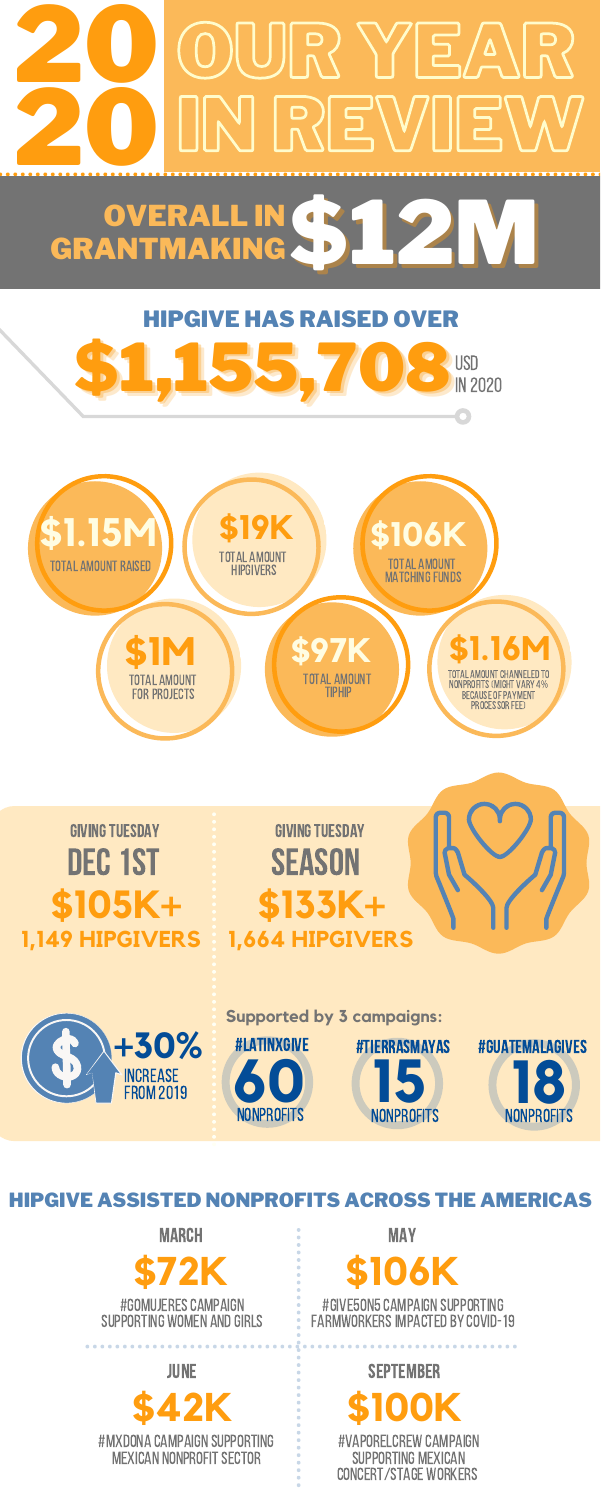We also revamped HIPGive's training sessions, taking them to the next level by redesigning the curriculum, making it bilingual, and developing interactive materials like digital workbooks to support nonprofits in creating more efficient campaigns.

2020 was a pivotal and key year for HIPGive, as we prepared to launch the new platform. HIPGive 2.0 provides a better user experience for organizations and HIPGivers. **In 2020 HIPGive conducted:**



## HEALTH **EQUITY**

## HIPGIVE2.0

Provided approximately **\$2M** in rapid response funding for **100+ Latinx-led organizations** serving Essential workers in **34 states,** D.C. and Puerto Rico with support ranging from cash assistance to legal services

## HIP PROGRAMS

ESSENTIAL FUND

> Named **Alex Sanchez, Executive Director of Homies Unidos,** as this year's **RWJF Award for Health Equity** recipient for work leading conflict resolution and peace-building efforts, as well as COVID-19 response, in Los Angeles

Launched this **new network for Latinx philanthropy professionals** committed to collaborative approaches to better support Latinx communities in the Bay Area

### BAY ENGAGED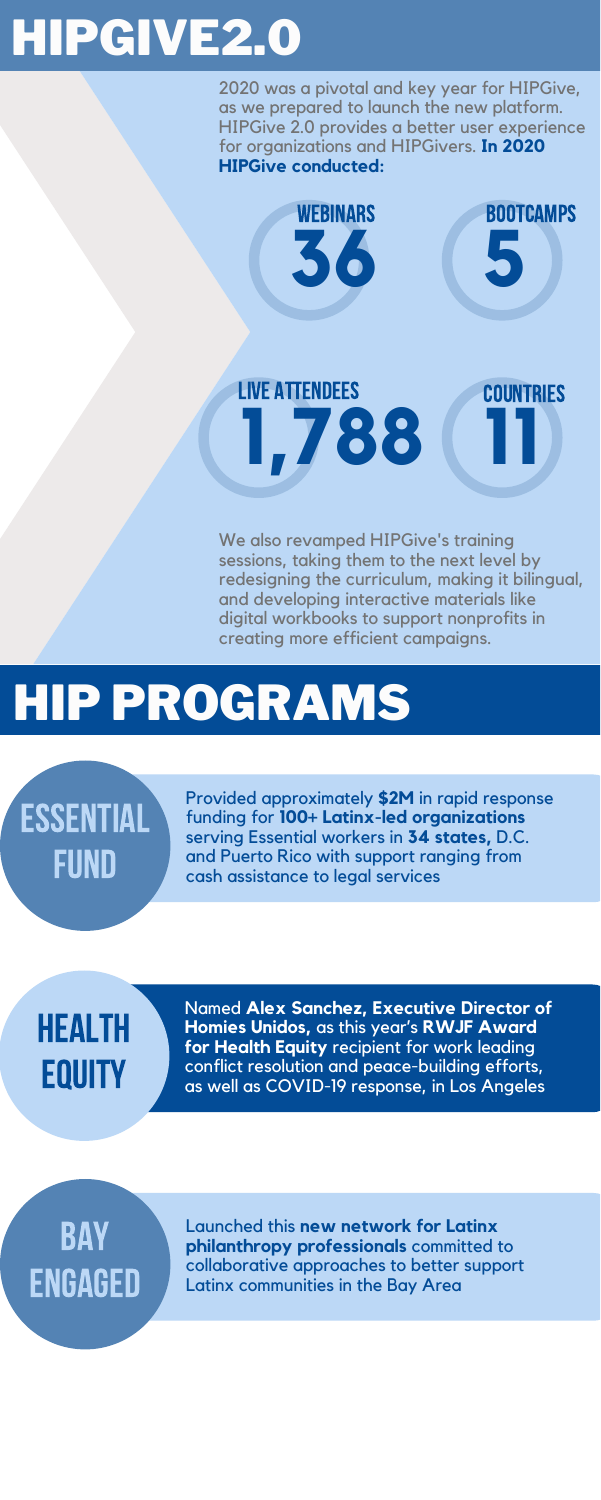We simultaneously continued our year-round grantmaking strategy while implementing a COVID-19 Rapid Response Fund and Central American Hurricanes Response Fund.

**MEXICO** GUATEMALA **EL SALVADOR** CHILE **HONDURAS COLOMBIA** Costa Rica **BRAZIL UNITED STATES** 

### **Funded S117K VENEZUELANS MOVING FORWARD FUND**

### MIGRATION & FORCED DISPLACEMENT

### ~\$2M GRANTS in latin america and united states **100+** organizations

50%+ of grants were rapid response funds provided to grantees in:

> INCLUDING GROUPS ADDRESSING THE complex needsof migrants and REFUGEES INTEGRATING INTO Mexico as a destination country

#### **NEW PARTNERSHIPS** in central america

IN HONDURAS, GUATEMALA, AND EL SALVADOR TO SUPPORT LGTBOIA+ AND INDIGENOUS COMMUNITIES

serving Venezuelan migrantsin Chile, BRAZIL, AND COLOMBIA

**8** webinars and events **NEW ORGANIZATIONS IN U.S.**  **17** new organizations in mexico

#### **Expanded support to**

FOCUSING ON GROUPS ORGANIZING **11 NEW ORGANIZATIONS IN U.S.** 

INTERSECTIONALLY ACROSS BLACK. INDIGENOUS, AND LGBTQIA+ COMMUNITIES

#### **Funded**

#### **Expanded support to**

**9** community-based organizations

#### **Deepened nonprofit capacity through**

## GENDER PROGRAM

The COVID-19 pandemic and quarantine measures increased inequalities and gender violence, the Gender Equity program managed a **\$300,000 Emergency Fund** to provide additional financial capacity to **31 organizations in Mexico.**

**#SegurasEIguales:** As part of **International Day for the Elimination of Violence against Women** and in collaboration with RacismoMX, we created a campaign highlighting racism as a form of violence against women.

**6 videos** and **2 webinars** served as testimonies of women victims of racism and gender violence (women domestic workers, survivors of family violence, sex workers, and indigenous women)

Strengthening of organizational capacities.

HIP led **5 long-term capacity-building workshops** in defense of women and girls' rights to opportunities for leadership, networking skills, fundraising, mental health, and psychosocial support.

HIP strengthened the sustainability and construction of social movements to organizations and activists from **13 countries in Central America.**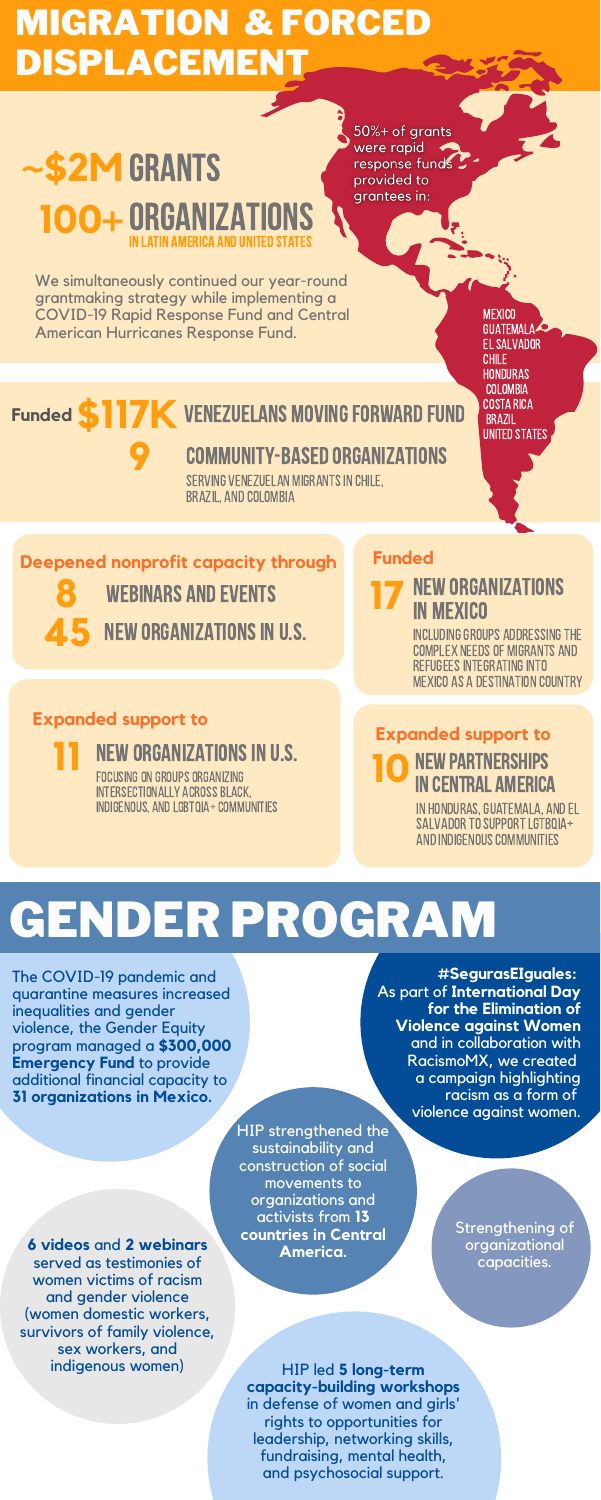

HIP convened over **25 CEOs and Trustees in 2 Latinx Leadership Racial Equity Salons** in an effort to better understand the necessary conditions to increase the number of Latinx trustees in Philanthropic foundations in North America.

Launched the **COVID-19 Impact Disparity** project with Migration & Forced Displacement and Gender Equity programs to create an interactive data mapping project and collection of stories documenting the disparate impact of COVID-19 on our Latinx and Latin American communities.

HIP centered our internal organizational learning model on confronting our own **anti-Blackness and indigenous erasure** with the help of the Latinx Racial Equity Project.

## POWERUP FUND

## RACIAL EQUITY



mid-career Latinx leaders working in the social and philanthropic sectors contributed to the Latinx narrative, by sharing their stories on inclusion, equity, and diversity strengthening Latinx voice and visibility in philanthropy through our Zine.

human rights defenders were selected to be part of Líderes Mexico Fellowship Cohort 3 to learn how to take action with an antiracist perspective for social justice and shared prosperity in the Americas.

### LEADERSHIP ECOSYSTEM



new Latinx professionals from the philanthropic and social sectors became Líderes and will be equipped to lead from any position centering social justice and equity.





total Líderes in our fellowship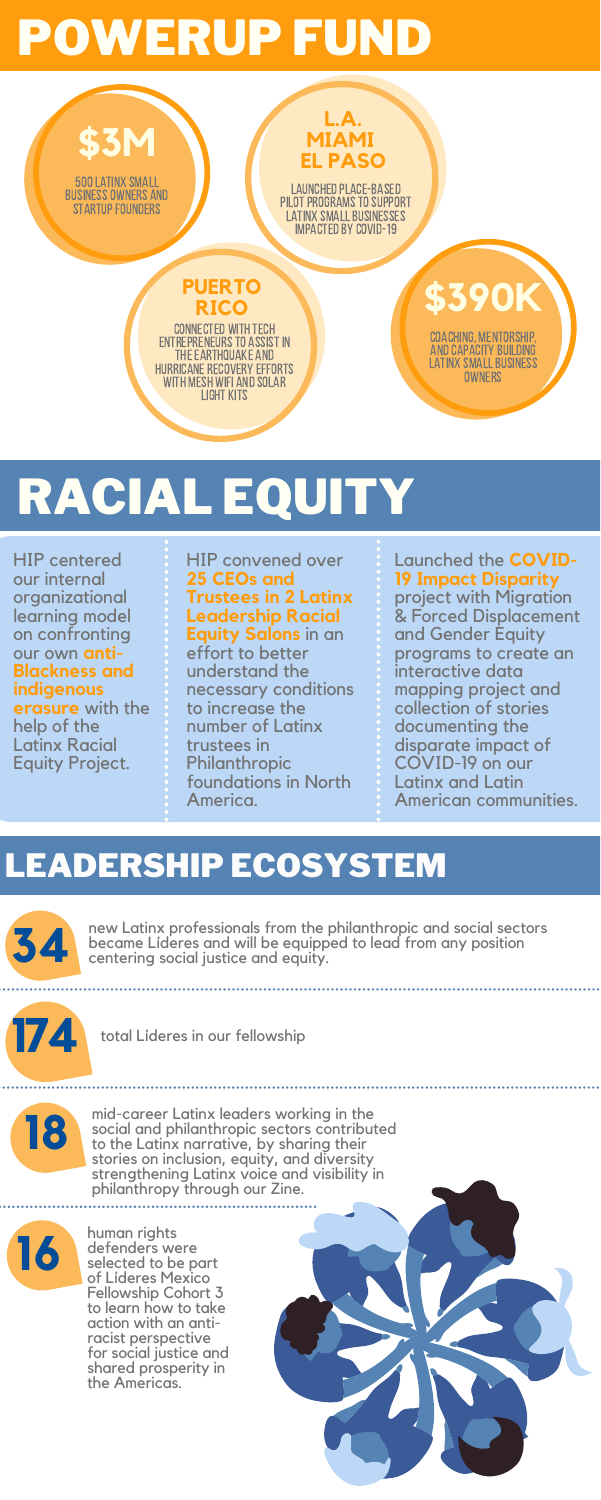Over 250 attendees turned in live to our most popular plenary: The Time is Now, The Power is Ours.

Among the most powerful takeaways and lessons from this

session was that we must meet this moment by redoubling our work in building multi-racial alliance healing and building.

SPEAKERS SHARED THEIR PERSPECTIVE AND EXPERTISE ON **~200**

### NETWORK ENGAGEMENT/ ANNUAL CONFERENCE



#### 2020 VIRTUAL SUMMIT



| . |        |
|---|--------|
|   | 88 B B |
|   |        |
|   |        |
|   |        |
|   |        |

## PEOPLE REGISTERED TOTAL **535** hip membership





**70** INDIVIDUAL 226 ORGANIZATIONAL **204 CHAMPION 12 EMERGING PROFESSIONALS 23** reciprocal

racial equity migration & forced displacement climate crisis **education** health equity gender equity

### MEMBERSHIP